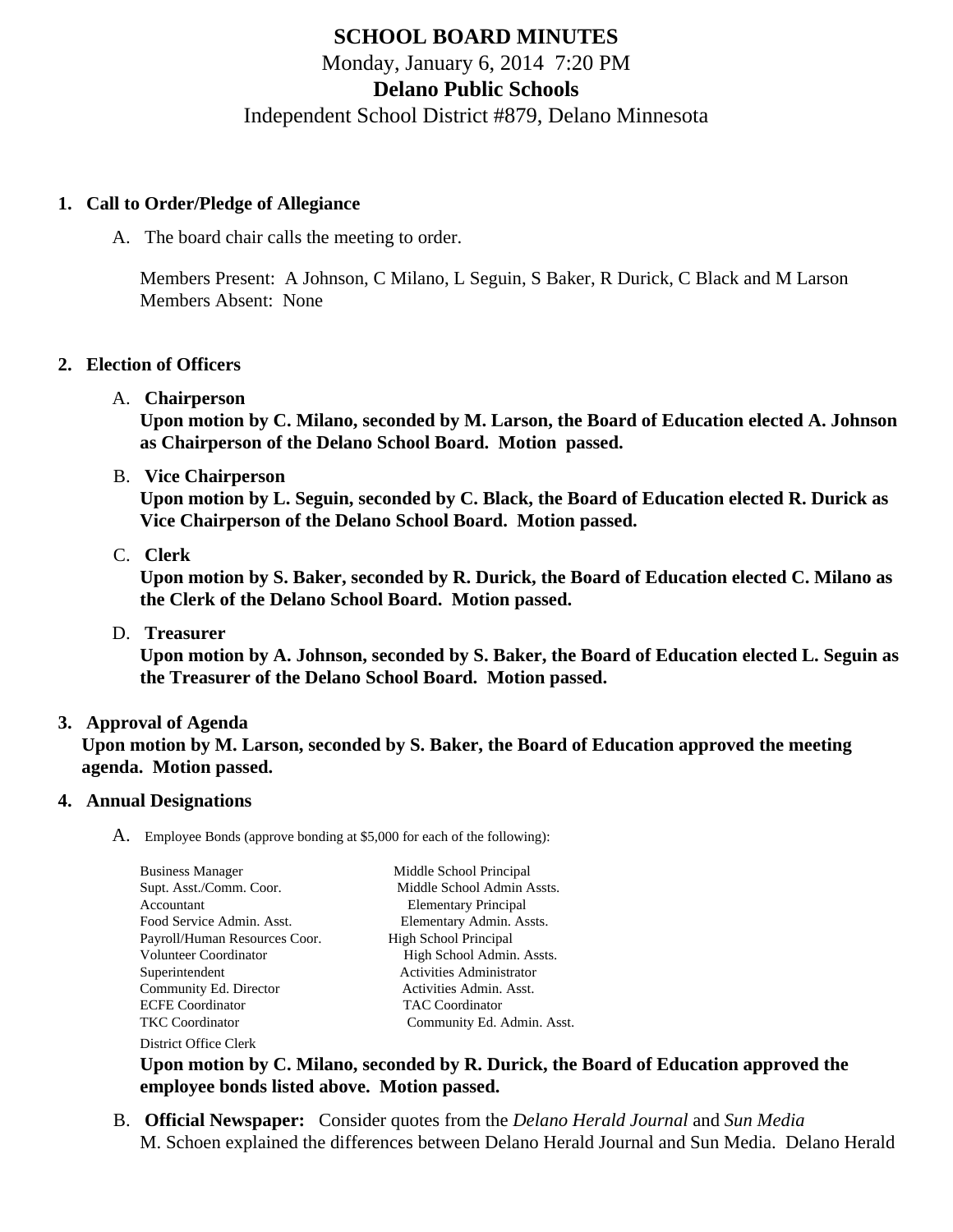Journal's quote is lower, but the main reason they were chosen is because their office is located within the school district.

**Upon motion by C. Milano, seconded by S. Baker, the Board of Education designated the**  *Delano Herald Journal* **as the official newspaper of Delano Public Schools.**

C. **Any of the following items, C-M, may be voted on separately at the request of a board member.**

#### **School Board Compensation:**

Current Rates Regular Meeting/Workshops - \$60/meeting Committee Meetings - \$25 minimum (\$12.50/hour after two hours, not to exceed \$100) Chairperson - \$300/year Clerk - \$250/year

#### D. **School Attorneys:**

Official Attorneys - Rupp, Anderson, Squires & Waldspurger P.A. Local Attorney - Dick Grinley Authorized Personnel to Contact Attorneys - School Board Chair, Superintendent, and Business Manager

#### E. **Memberships:**

MSBA (MN School Board Association) MAWSECO (Meeker and Wright Spec. Ed. Coop) SEE (Schools for Equity in Education) Wright Technical Center (Career and Technical Coop) CMERDC (Center MN Educ Research & Dev. Council) Resource Training & Solutions MN State High School League Sherburne-Wright Educational Technology Cooperative

#### F. **Federal Grants:**

Title I, II

#### G. **Delegate authority to make electronic fund transfers:**

Superintendent Business Manager Accountant Payroll/HR Coordinator District Office Clerk

## H. **Signatures for Elementary Activity Fund:**

Business Manager Elem. School Admin Assistants

#### I. **Prepayment of Bills:**

Avoid penalties and finance charges Reimbursement of employees Obtain discounts Pre-approved contracts

#### J. **Mileage Reimbursement Rate:**

IRS rate (\$.56/mile)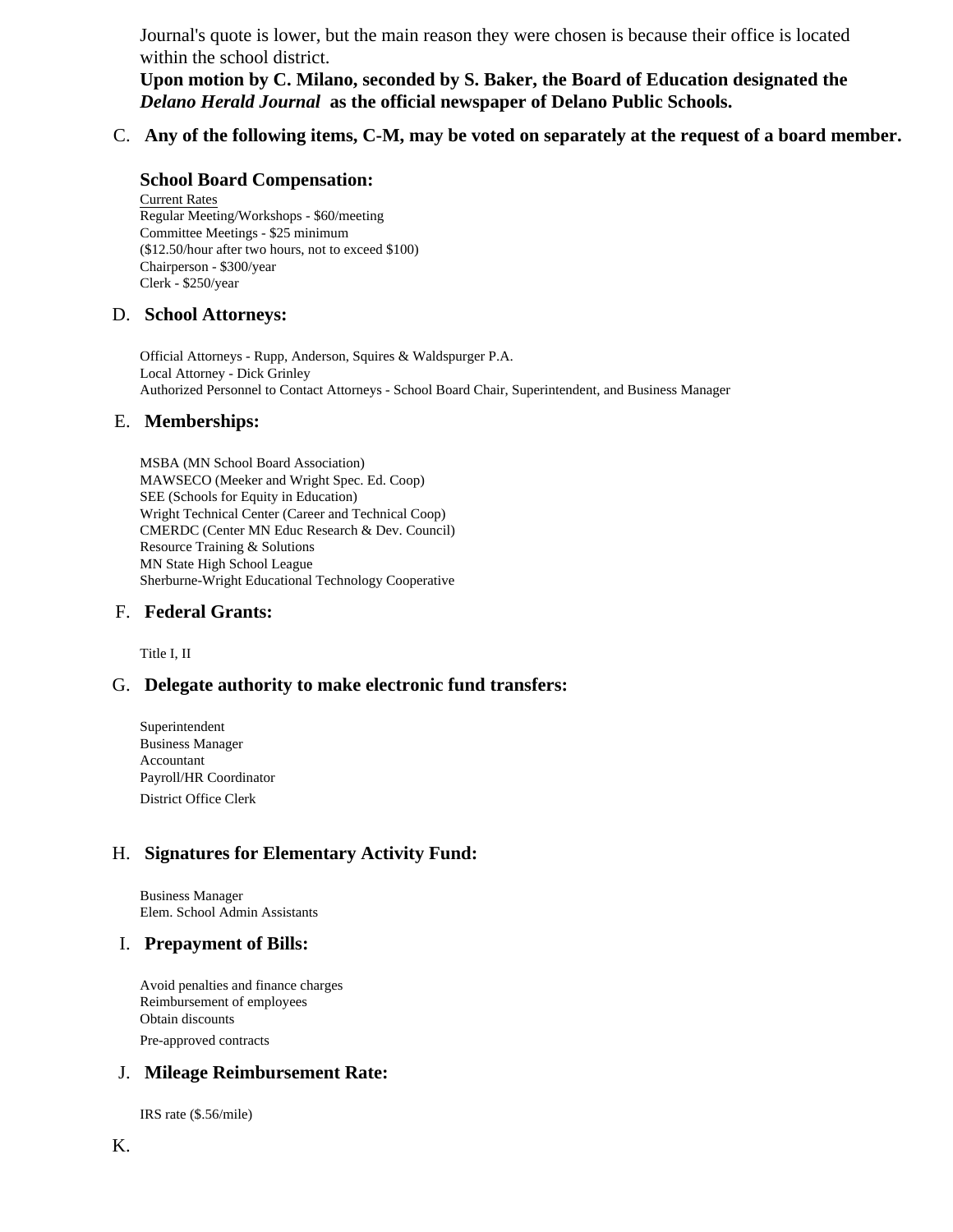# **Official Depositories:**

State Bank of Delano Crow River State Bank 21st Century Bank, Loretto Wells Fargo MN School District Asset Fund PMA Securities, Inc. U.S. Bank Corporate Trust Services

# L. **School Board Regular Meeting Times and Dates for 2014:**

Recommended 4th Monday of the month at Delano City Hall beginning at (time to be determined), except March 17 (spring break), May 19 (Memorial Day) and December 15 (winter break), when the meeting will be held in the Delano High School Media Center. M. Schoen explained how the school board could add the work session to the regular monthly school board meeting beginning at 5:45 p.m. A. Johnson asked if work sessions could be removed from school board meeting agendas. M. Schoen said that it would take a vote during a school board meeting to remove the work session as an agenda item. R. Durick asked about the details of the Open Meeting Law. M. Schoen shared that agendas do not have to be posted because the dates and times of monthly meetings have been set at the organizational meeting. Delano Public Schools have always posted agendas of our monthly meetings for our community even though it is not required. M. Schoen added that this change would allow flexibility and it is per our attorney's recommendation. **Upon motion by C. Milano, seconded by S. Baker, the Board of Education approved the removal of Item L from the Annual Designations to be voted upon separately after Items C-K and M. Motion passed.**

**In addition, upon motion by S. Baker, seconded by L. Seguin, the Board of Education approved item L with the recommended start time for all 2014 School Board meetings to be 5:45 p.m. Motion passed.**

## M. **Renew Board Operating Protocol:**

A. Johnson read the Board's Operating Protocol. She also explained what it is and why the Board has an Operating Protocol.

**Upon motion by R. Durick, seconded by M. Larson, the Board of Education approved items C-K and M. Item L was removed to be voted on separately. Motion passed.**

# **5. Appoint Members to Board Committees and Representatives**

**Committee Current Members**